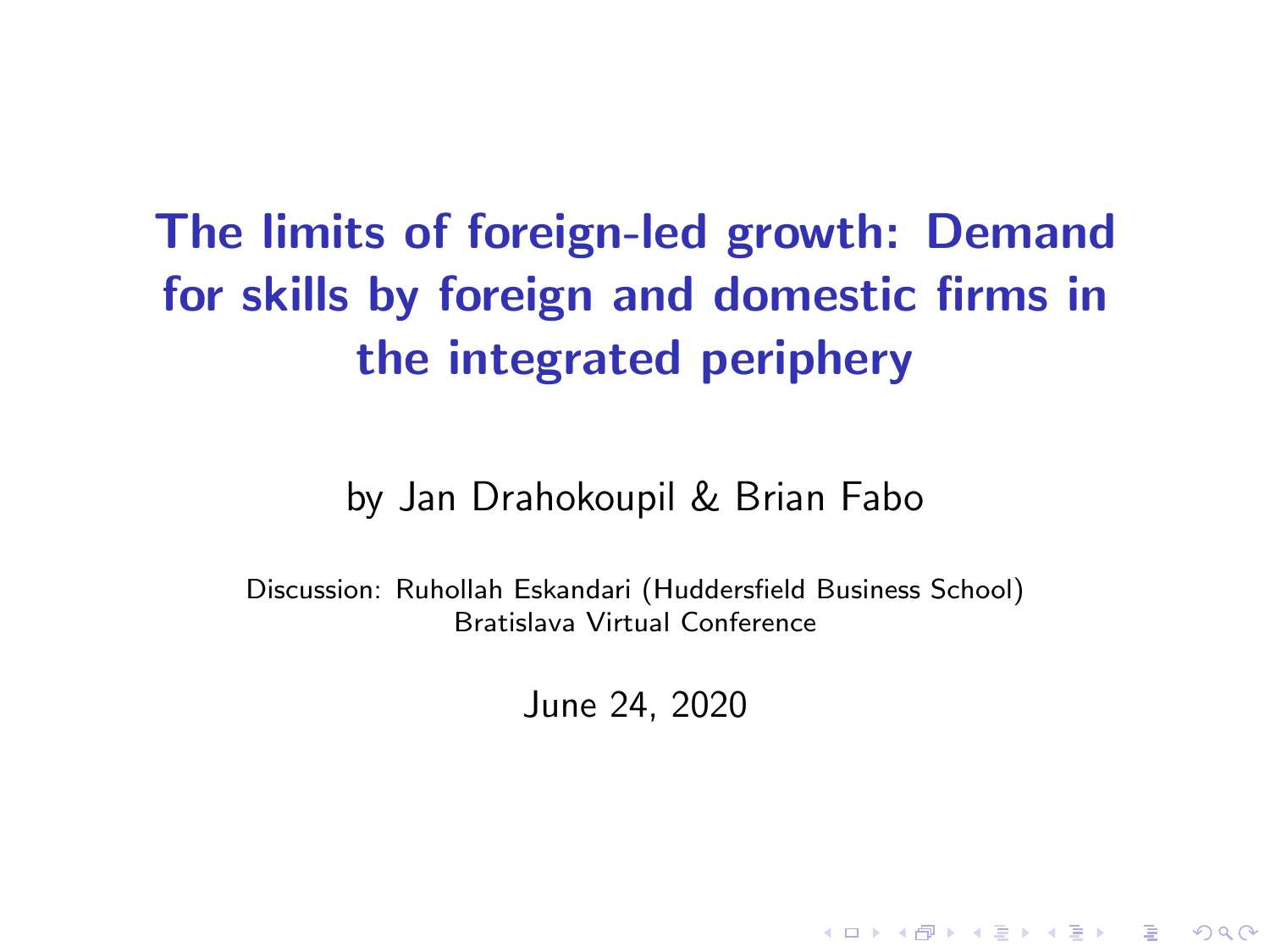# This paper

- Investigates the differences in skill (digital skills) use between foreign and domestic companies in in Slovakia (one of the highest degrees of dependence on FDI).
- $\triangleright$  Develops a testable framework on the differences in skill use between foreign and domestic firms.
- $\triangleright$  Distinguishes between demand for digital skills on two levels: occupational structure; and skill content within occupation.
- $\triangleright$  Uses a large dataset on vacancies from a leading job portal (Profesia).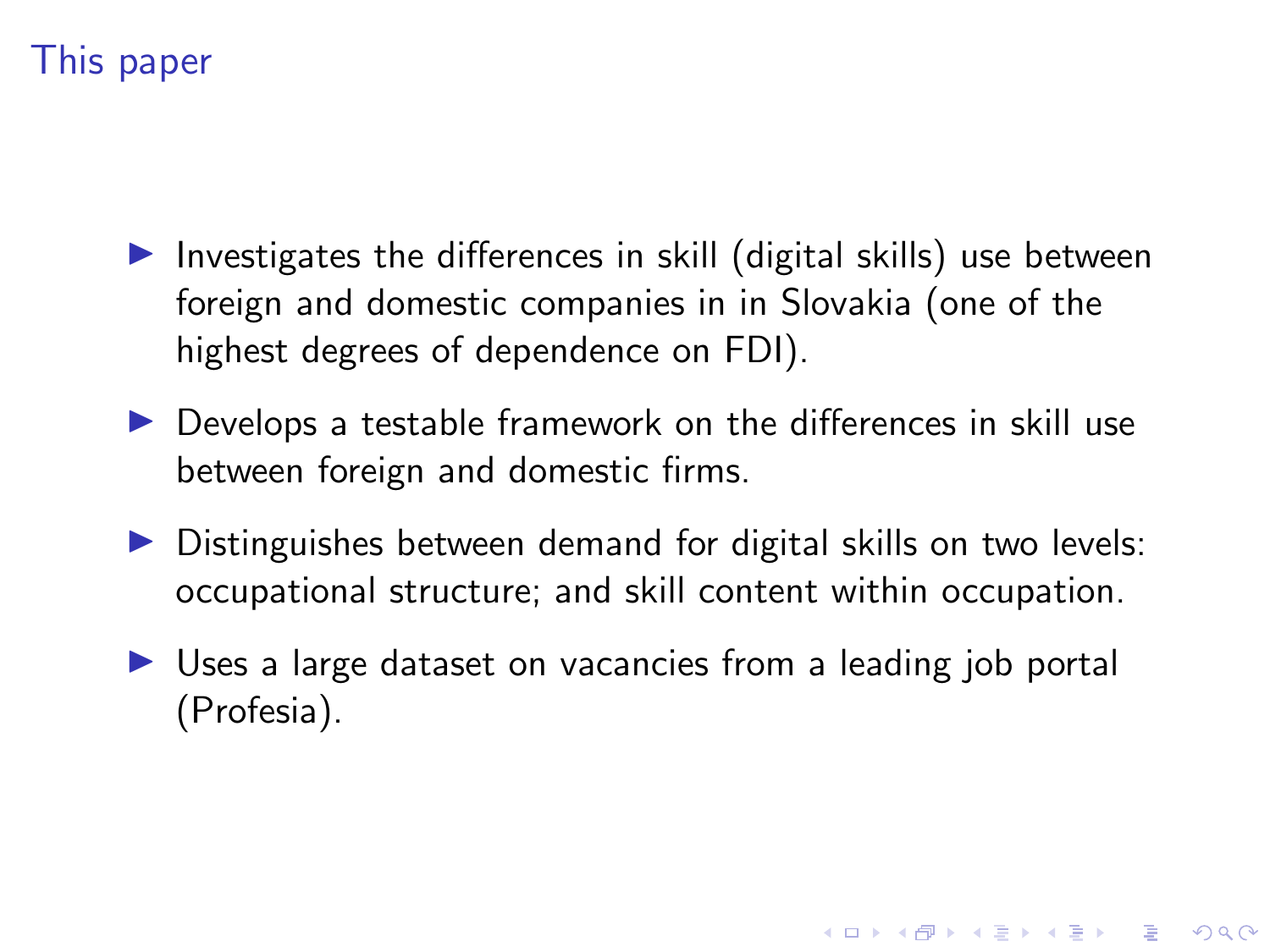# Findings

- ▶ Foreign-owned companies generate (advertise) more jobs in higher-skilled occupations, but the specific skill requirements for these jobs are lower than in similar jobs in domestic companies.
- $\triangleright$  Foreign companies have higher skill requirements only in some blue collar jobs linked to assembly and component manufacturing (narrow set of occupations).
- $\triangleright$  Multinational companies are heavily present in Slovakia but rarely bring complex activities.
- $\triangleright$  Multinationals are likely to play a limited role in supporting skill development.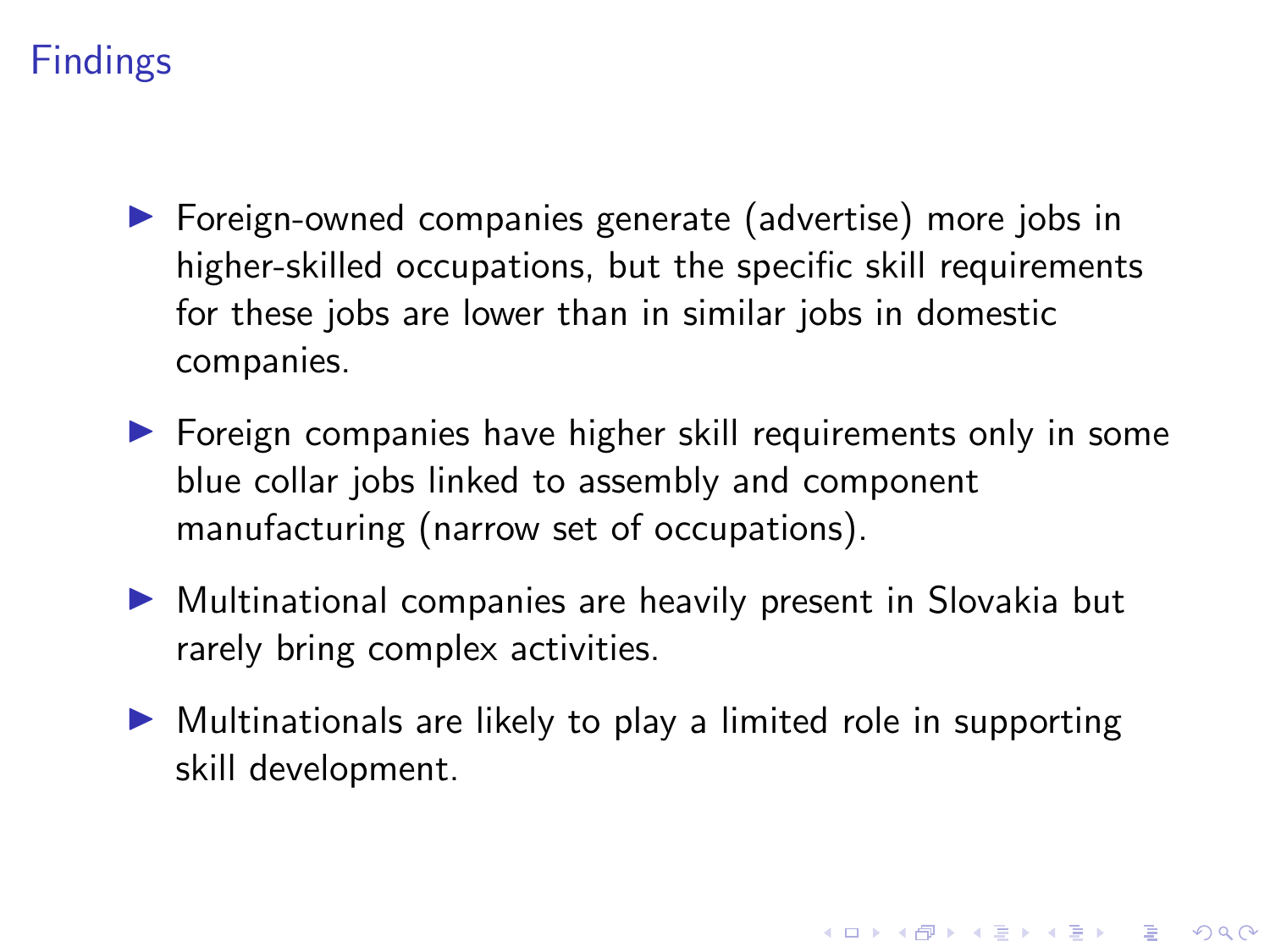### **Questions**

- $\blacktriangleright$  Data: adverse selection
- $\blacktriangleright$  Training: solution to the adverse selection problem
- $\blacktriangleright$  Matching: job creation
- $\triangleright$  New skills or skill upgrading: even within a specific segment, and products that are new and/or technically complex
- $\blacktriangleright$  Implication: multinationals are thus likely to play an IMPORTANT role in supporting skill development! (the wage gap may be an indication of a skill gap and higher wages may give rise to higher levels of effort by workers)
- $\triangleright$  Better proxies for knowledge transfer: number of patents, employee training costs, R&D spending, and technology adoption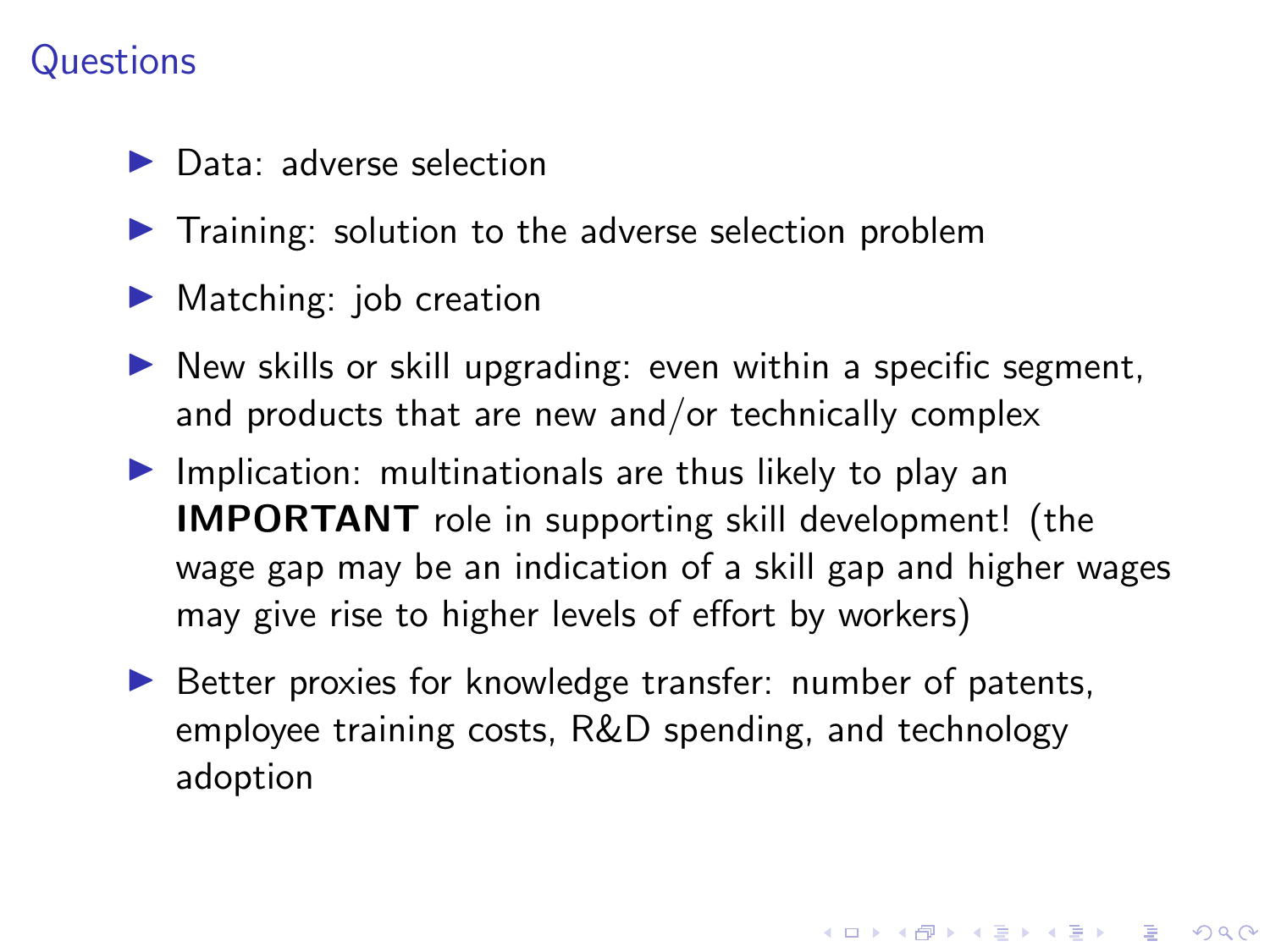#### **Comments**

- $\triangleright$  Search costs: FO firms incur higher search costs in foreign labour markets
- $\blacktriangleright$  Labor supply preferences: better working conditions (wage, working hours, job stability, job security), employment protection legislation (EPL), prestige (financial health or performance indicators)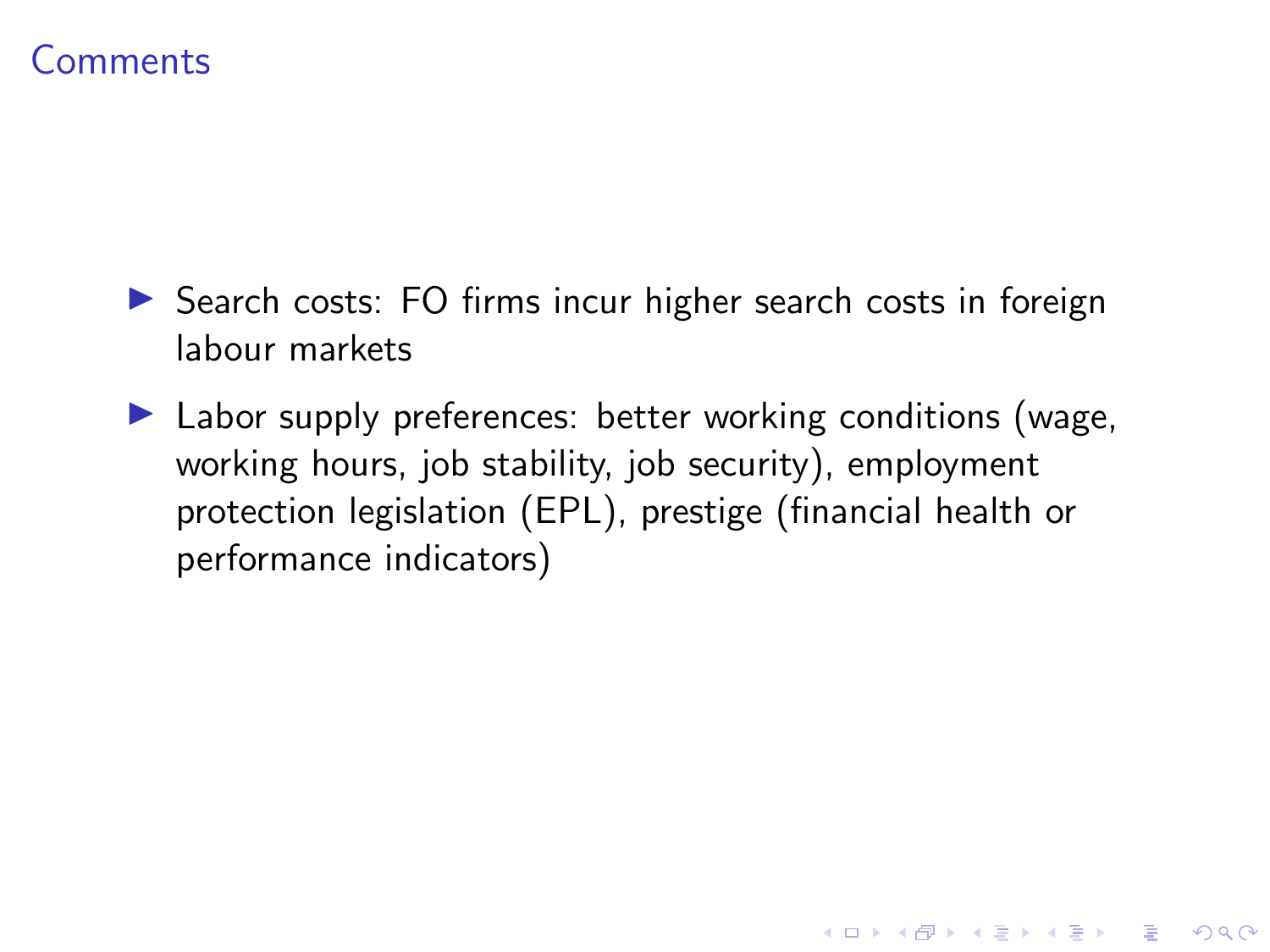## **Suggestions**

- $\triangleright$  Compare skill requirements of the same FO firms in other countries (home country and developed countries)
- $\blacktriangleright$  Looking at worker mobility between domestic and foreign firms
- $\blacktriangleright$  FDI flows as an explanatory variable: new FO firms (initial hires for completely new companies) and old DO firms
- $\triangleright$  Other company characteristics (performance gaps): market share (dominant in the labor market), productivity, technology, profitability, and growth.